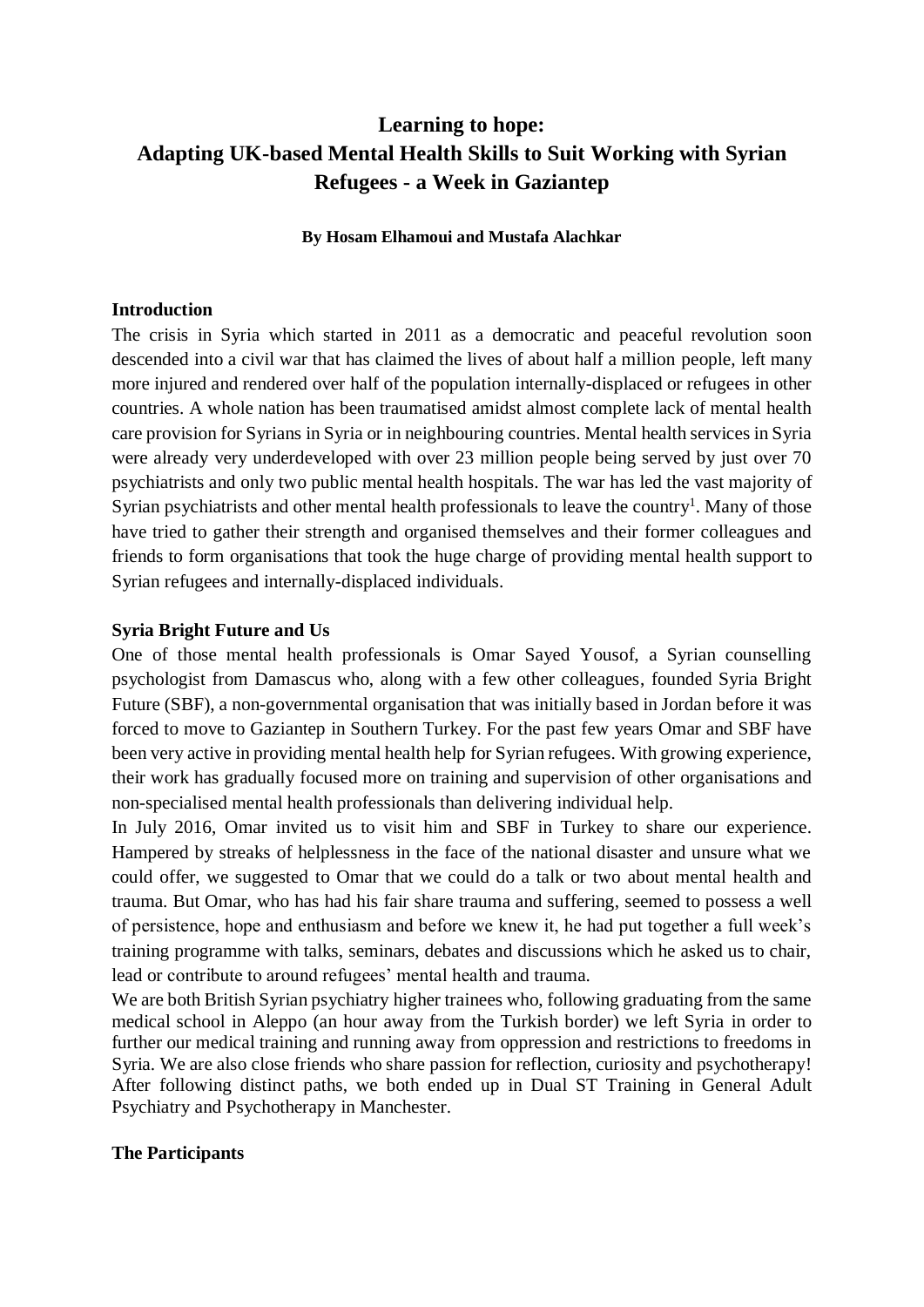Omar invited around 30 Syrian professionals and volunteers working in the field of mental health who were themselves refugees in Gaziantep and neighbouring areas of Turkey. They were psychiatrists, other specialty doctors, graduates of psychology and other related fields and some other interested healthcare workers. We knew hardly any of them before but our assumption was right that all of them have experienced significant trauma and loss.

### **The Programme**

The programme of the 'Scientific Week' spread over five full days and consisted of one-day field visits to other organisations working on refugees' mental health and four days of seminars, workshops and talks facilitated and delivered by us or by members of SBF. We will only highlight a selection of those subjects.

### • **Refugees and Psychological Trauma**

Mustafa has been researching resilience among Syrian refugees and Hosam had previously volunteered in Calais refugee camp and was part of a mental health support group working with Citizen UK to help settle Syrian refugees in the South West. So we used these experiences as well as our knowledge and skills in psychiatry, psychotherapy and group dynamics to facilitate an experiential workshop on the concepts of refugees and trauma and how the current approach to refugees' mental health might may jeopardise their recovery by pathologising their normal experiences and depriving them of the capacity to use their own healing potential and internal resources. The group members were able to reflect on their own professional work with refugees and on their own experiences as refugees themselves whose active engagement in helping others has helped them overcome their own suffering and given them a sense of purpose. In this session, we aimed to provide a containing space for the practitioners to express themselves and feel heard in a free-flowing conversation about refugees and trauma, and to set the scene, and the tone, for the rest of the week, a tone based on a curious and open dialogue between people present and a move away from 'expert-led sessions' and professional hierarchy.

### • **Mindfulness**

This was another challenging session! Although mindfulness has a good evidence base in the treatment and prevention of certain mental disorders<sup>2</sup>, the concept of mindfulness is still new to Western culture and its application in mental health is still under study. In the Syrian culture, mindfulness remains a foreign concept. In fact, there is no word in Arabic for mindfulness! We were therefore anxious about how the session would be received. Indeed, the practitioners were initially sceptical about the idea and unsure about its relevance. "Does mindfulness mean that we stop thinking? What will happen to my past If I focus only on the present? How can I be neutral and non-judgmental towards my experience when it is all traumatic and negative?" They were gradually able, however, to develop genuine curiosity about mindfulness especially as they had a go at some exercises such as mindful eating, body scan and compassionate meditation. These exercises were led by a young Syrian undergraduate who had developed interest in mindfulness as a way of helping himself deal with his own trauma-related difficulties. One of the mindfulness exercises (compassion meditation) was rather challenging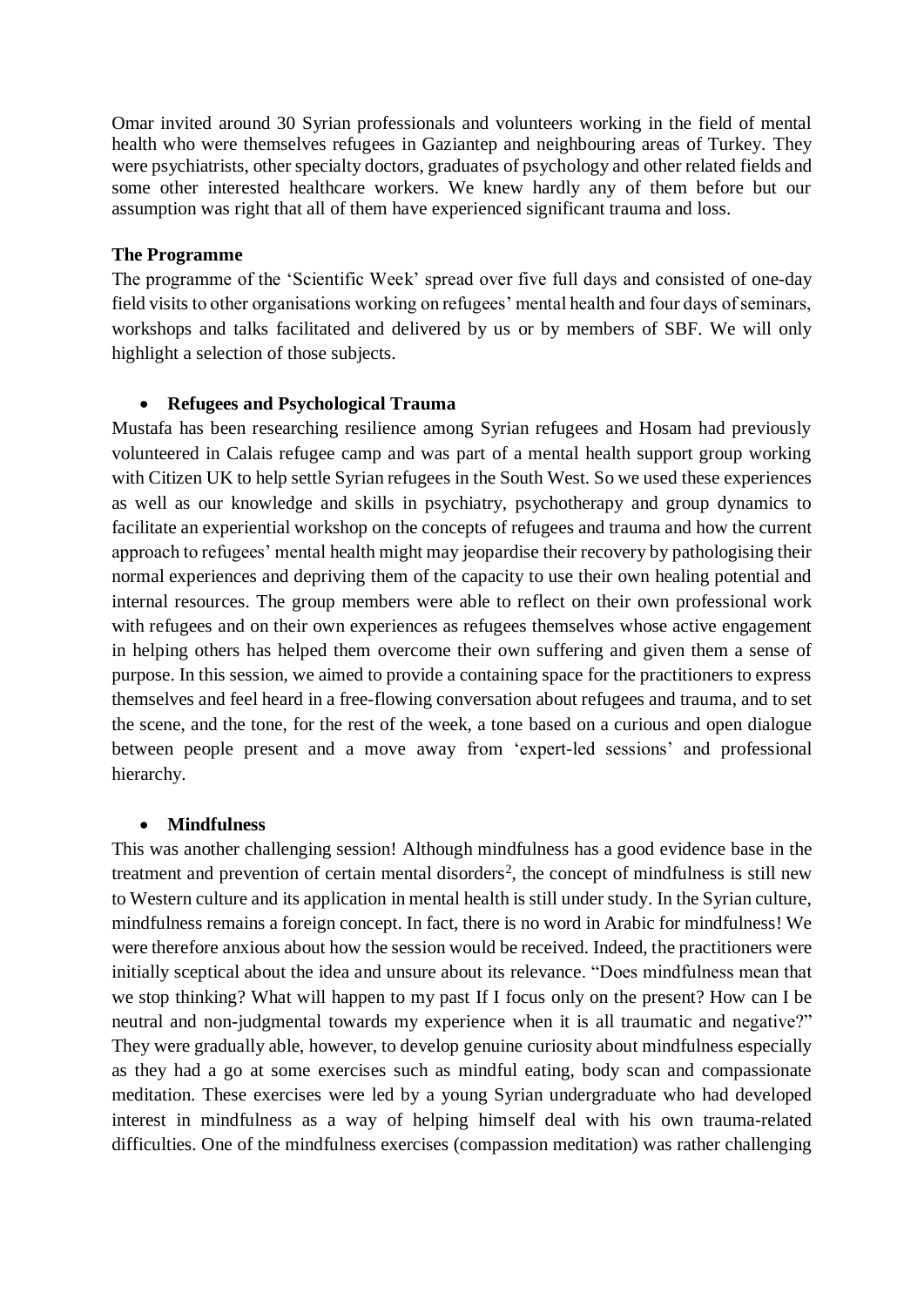to some practitioners who realised, as a result, that their traumatic experiences remain unprocessed and reflected on ways to help themselves deal with that.

### • **Self-care and Compassion Fatigue**

This was another interactive session facilitated by the practitioner responsible for self-care at SBF and it sprang out of the sense that working with traumatised refugees can easily lead to burnout, compassion fatigue or secondary vicarious traumatisation especially if the worker him/herself is has suffered loss and trauma and is living as a refugee under unstable and under circumstances.

Various strategies and methods were discussed in the session as ways of preventing and coping with the mental health challenges that professionals might suffer as a result of this emotionally challenging work.

# • **Motivational Interviewing and Hope Eliciting Skills**

Loss of hope is one of the main challenges that face mental health practitioners working with refugees. And after nearly six years of war, hopelessness has become the predominant feeling expressed by Syrians. In fact, Syrian practitioners in Gaziantep expressed their difficulty in eliciting hope in refugees and displaced persons that they work with especially that they themselves feel hopeless.

Using his experience in motivational interviewing (MI) for substance misuse which he acquired during his psychiatric training in the UK, Hosam adapted some of the MI principles using case material offered by the participants to create a format with which a language of hope can be devised and shared to help refugees whom they are working with to derive hope and meaning and to cope with their sense of hopelessness.

The ultimate aim of the interviewing skills sessions was to develop skills of eliciting hope, using refugees own set of cultural or even religious values. This has been recognised as a tool to use in narrative therapeutic approaches where trauma is "not past"<sup>3</sup>.

# • **Gender-Based Violence (GBV) and the Role of the Mental Health practitioner**

This session was delivered by Dr N, one of Syria's most eminent psychiatrists who, himself, had been arrested and tortured for his human rights activism in Syria. Dr N skilfully handled this very sensitive topic and helped the audience make sense of the roots of GBV and the roles and responsibilities of the mental health practitioner in situations of GBV which is a growing concern in Syrian families as a result of the change in family dynamics and the loss of role among many Syrian men<sup>5</sup>. Here again, the group showed a great level of open-mindedness and openness to the progressive ideas that Dr N was proposing on the topic.

# • **Introduction to Cognitive Analytic Therapy Principles, Bringing Enactment to Awareness:**

Although CAT is still a relatively young therapy it has been shown to be effective in specific mental health conditions<sup>4</sup>. We were aware of the lack of supervision for most of the practitioners who were working with vast number of clients, some of whom with complex problems that predated the recent crisis. This will inevitable bring about relational difficulties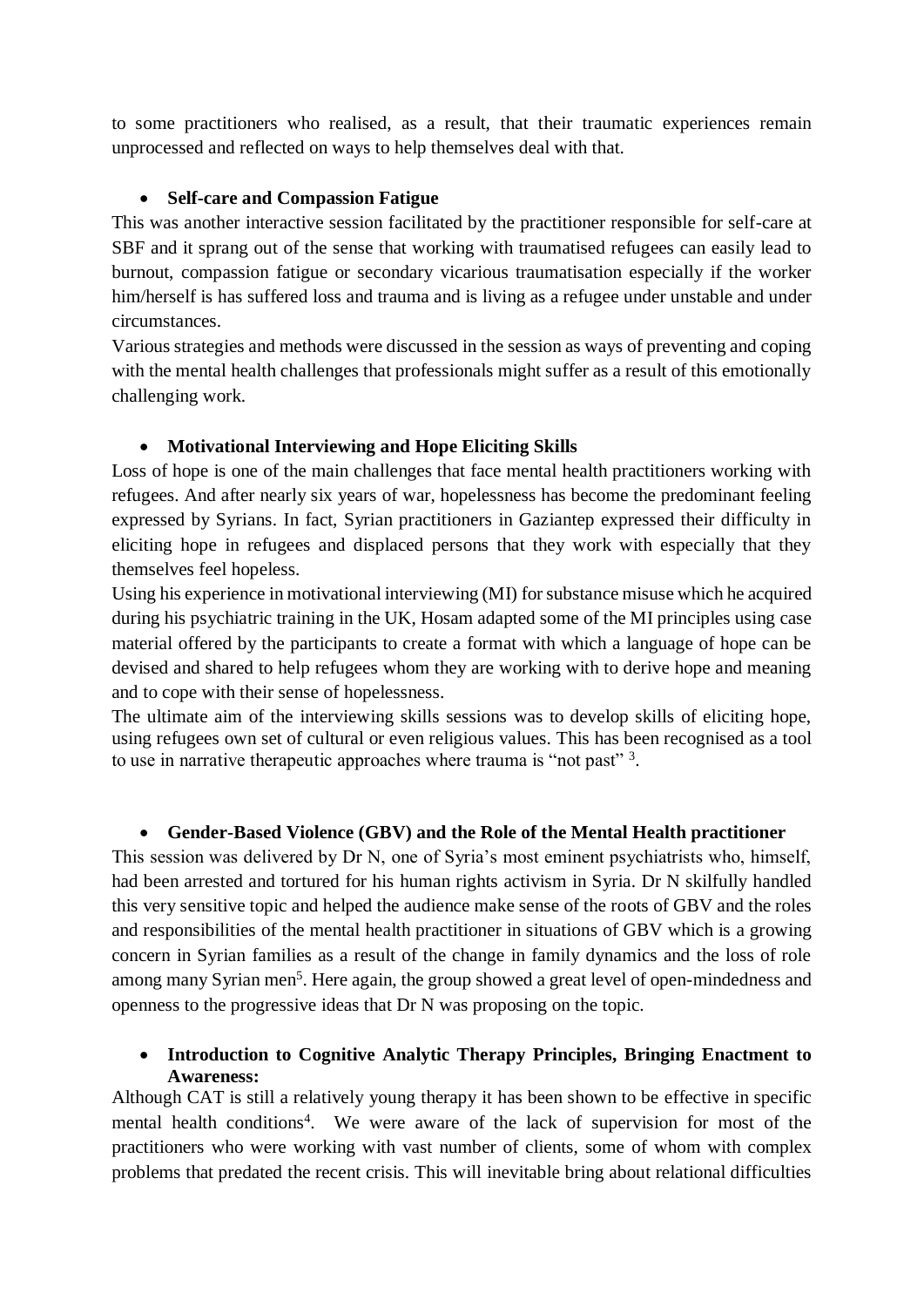and halt the process of treatment. In this session, therefore, we introduced the concepts of enactment and reciprocal roles to help the practitioners develop awareness of those difficulties and later bring them to supervision when available.

### • **Balint Group**

This was our most 'adventurous' session. None of the audience had heard of Michael Balint or of Balint Group as a method of learning and reflective practice. Moreover, paying attention to our own feelings, as practitioners, and using these feelings as a tool in therapeutic work with patients, is also as alien to Syrian practitioners especially non-specialist practitioners or those who are not familiar with psychotherapy. After a short presentation on Balint Group, a member of the audience, a non-psychiatric specialist doctor, presented a very interesting, though painful, case of a woman whom she had worked with and who had left her with strong emotions that she struggled to make sense of and tended to deny or project.

The group were encouraged to reflect on their feelings in reaction to the story and to link these emotional reactions with the patient's background and use them to understand the patient's inner world. Realising that they can sometimes have negative or strong countertransference towards patients was new to some practitioners who felt validated and relieved by being encouraged to own up to their countertransference and use it to help the patient. We were also fascinated by the insight and openness that a group of mostly young and non-specialist practitioners were able to bring into the discussion. The feedback we received enforced our belief in the value of Balint Group as a learning method even in unconventional settings.

### • **Religion, Conflict and the Therapeutic Role of the Mental Health Practitioner**

In this session, another sensitive topic was tackled in an atmosphere of respect, curiosity and tolerance. The kind of the questions that were raised or debated in this session included the relevance of religion in the current Syrian conflict and the potential for religion to help people cope and remain resilient, how a mental health practitioner can work with a patient who might differ radically from him or her in terms of their religiousness or religious affiliation, and whether or how to discuss religion in a therapy or counselling session with a refugee or a psychologically-traumatised individual. The complexity and sensitivity of the subject were clear to the group from the start but what was noticeable was the shift that took place in the group from a certain and confident position that some members had at the start of the session into a more curious position that advocated a meaningful way of engaging with patients on the subject rather than acting on the temptation to preach, persuade or give answers.

### **Reflection**

We have used the writing of this article as an opportunity to reflect on our shared experience which we have not had a chance to do before.

The 'Scientific Week' was a success. It achieved its main aim by creating a reflective space and a dialogue between 'local' and 'expatriate' professionals on issues relevant to refugees' mental health, psychological trauma and the meaning of suffering. Importantly, the 'Scientific Week' was the first step towards meaningful collaboration and exchange of ideas and experiences between us and SBF and other NGOs working in the field.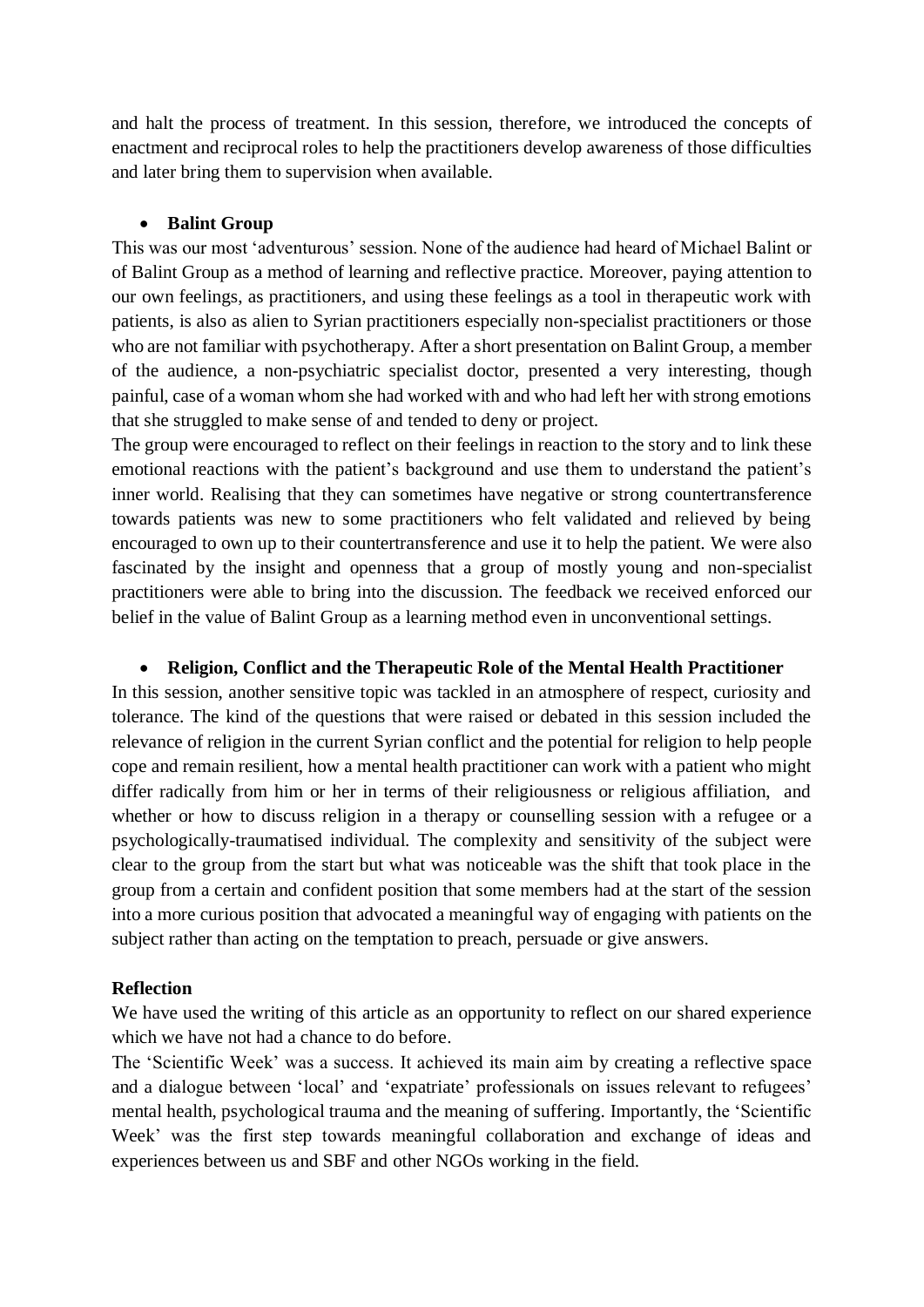On a personal level the experience was very enriching for us in various ways. It was also challenging! We have both been trained in psychiatry in the UK, i.e. in English. Translating some of the psychological and psychiatric concepts into a culturally-acceptable Arabic proved to be difficult!

Also, facilitating a learning experience for the Syrian practitioners in Gaziantep that is not based on 'experts' lecturing them was initially difficult and took some getting used to. We were worried that they might not find our training sessions useful if they felt that we did not deliver any new knowledge to them. It was also difficult initially for the Syria practitioners who have been used to a didactic lecture style of learning where they receive unquestionable 'wisdom' from experts in the field. The practitioners, however, were able to embrace this style of learning and fully appreciate its value, as they felt valued themselves and able to contribute to the process of mutual learning.

It was, indeed, heart-warming to see a group of Syrian professionals break the traditional rule of hierarchy, grow in maturity and cohesion as group; and share experiences, and express opinions strongly and freely. It was also interesting to observe how people walked this journey at different paces throughout the week. They take all the credit for bravely discussing sensitive subjects.

Despite being close friends, the 'Scientific Week' was our first joint professional endeavour. While planning the talks and seminars we wondered whether by taking part in the 'Scientific Week' we were perhaps responding to a 'survivor's guilt' which had been eating away at us since the start of the 'Syrian Crisis' and had left us with a sense that we had to do something to help! It is perhaps no coincidence that Aleppo, the city that we both grew up in most of our lives, was being shelled and under siege when we were in Gaziantep for our 'Scientific Week'. At the same time, and although we are not refugees, we have both suffered significant loss as a result of the Syrian crisis, the most important of which has been the loss of the 'home', i.e. a home to go back to and a country to hold on to, even in an abstract sense. Were we, therefore, trying to deal with our own loss by trying to help other people gain something? Maybe we thought that by connecting with fellow Syrian mental health professionals who are themselves refugees, we can 'sublimate' our feelings of helplessness and hopelessness that is triggered by the Syrian crisis into a positive energy. We were no "Chiron" as in the Greek myth and Jung's concept of the 'wounded healer'(REF) certainly springs to mind and calls for further reflection on the motivation for working in the field of mental health in general. Maybe a topic for another reflective piece to be submitted for another essay prize in the future?

Our main endeavour was how to make what we learnt about the assessment and management of mental health in the UK relevant to Syrians working with refugees. We adapted UK methods and approaches of CAT, Psychodynamic Psychotherapy, Group therapy, Motivational Interviewing, Balint group, and to suit the setting and the environment of Syrian refugees. This process of adaptation was only made possible through the active engagement of everyone. It was indeed the shared concern that made a successful week. We left Turkey with a great sense of gratitude for learning from everyone's rich experience, and for having the chance to reflect on our own knowledge or the lack of it and for the connection that we were longing for.

As we came back to the UK and resumed our work as psychiatrists working in inner city Manchester and operating within a national health service in a first world country, we found